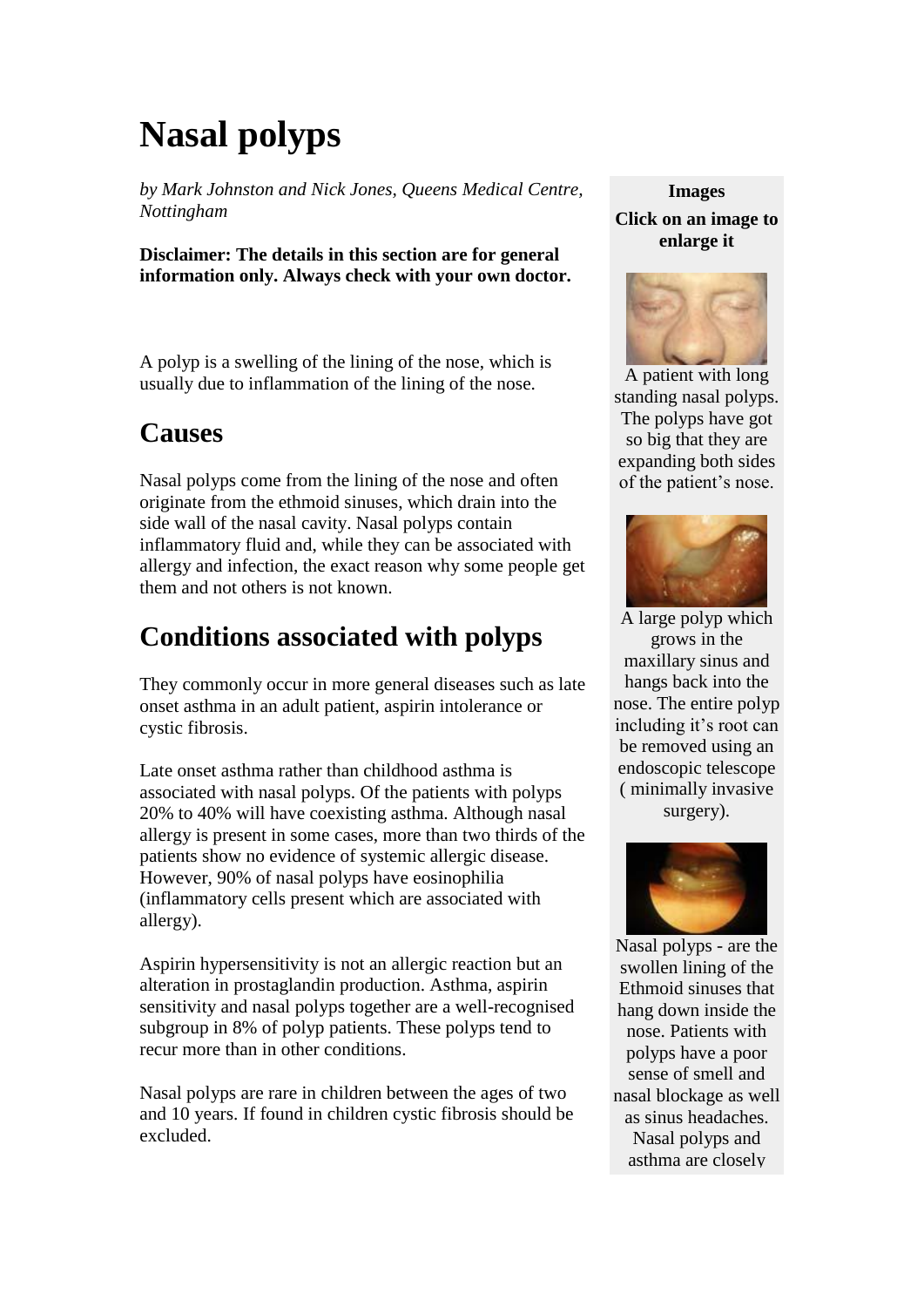# **What are the symptoms?**

Nasal polyps are more common in men (up to 4:1) yet in those who have late onset asthma, it can also occur in women. The chance of developing nasal polyps is between one and 20 for every 1,000 people and after the age of 60 the chance of developing polyps declines.

Of the 15% of the population suffering from hay fever and the 3% who suffer from symptoms all the year round, only a proportion of these would develop nasal polyps.

One-sided nasal polyps are rare and associated with a range of conditions and need further investigations both in adults and children.

Polyps look like small grapes and can appear singly or in clusters in the nasal cavity. The can cause:

- Blocked nose
- Runny nose and/or sneezing are seen in about half of patients
- A poor sense of smell and taste which may not always return after treating the polyps
- Catarrh

# **Treatment**

There are no specific treatments for nasal polyps. Endoscopy, where a small illuminated endoscope is used to see up the nose will exclude any infection or any unusual feature.

### **Is surgery needed?**

#### **Medical treatment**

Nasal polyps are known to shrink when nasal sprays or drops containing nasal steroids are used. Stronger steroids in drop form can be used but should only be used with care and limited to short courses because some is absorbed into the body.

Polyps respond and shrink using drops or sprays in up to 80% of people. New nasal steroid sprays can be taken to control symptoms for many years as very little is absorbed into the body and they can work well, but many take up to six weeks of treatment before their full effect can be felt.

#### related conditions



A debriding tool which ENT surgeons use to delicately remove nasal polyps. It consists of a spinning blade on the end of a sucker.